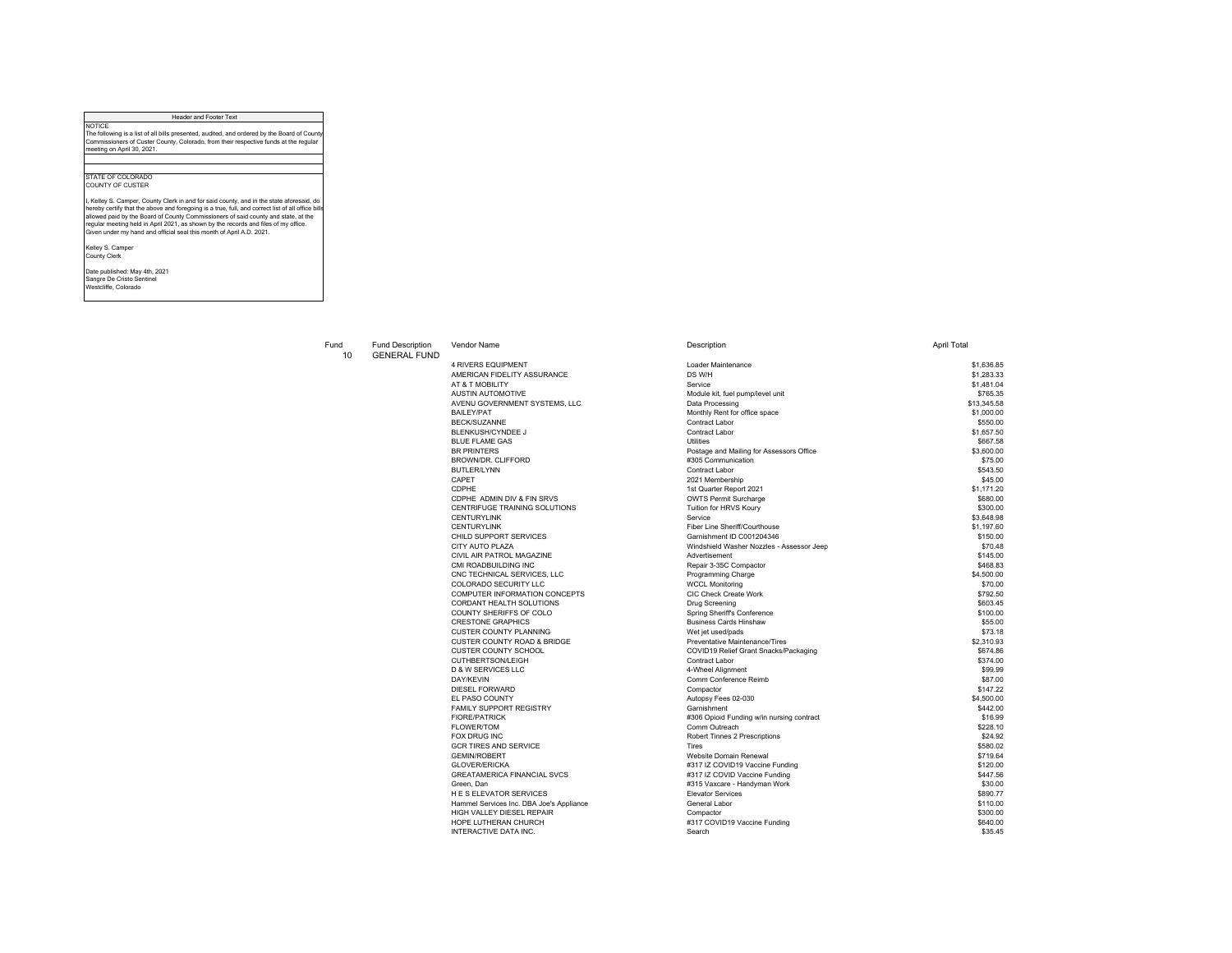|    | <b>INTRAWEST LLC</b>                                             | <b>Recycle Tires</b>                                                           | \$3,161.25             |
|----|------------------------------------------------------------------|--------------------------------------------------------------------------------|------------------------|
|    | <b>KEAR/MICHAEL</b>                                              | Reimbursement                                                                  | \$59.15                |
|    | KOURY/NATHAN                                                     | <b>Training Reimbursement</b>                                                  | \$103.39               |
|    | KYLE SCHULZ DDS/NEW OUTLOOK DN                                   | #309 Dental Grant                                                              | \$1,115.00             |
|    | LOWE'S PAY & SAVE INC                                            | Inmate Food                                                                    | \$221.43               |
|    | <b>MARTIN/RHONDA K</b>                                           | #314 MRC                                                                       | \$931.47               |
|    | MB POLICE EQUIPMENT                                              | Hinshaw Uniform                                                                | \$755.80               |
|    | MITCHELL/BARRY                                                   | Radio Programming                                                              | \$250.00<br>\$16.30    |
|    | MOHR'S WOOD ITEMS AND TROPHIES<br>MOUNTAIN PUBLISHING CO INC/THE | Posse Member of the Year Plaque<br>Admin Assist / Evidence Tech Help Wanted Ad | \$660.00               |
|    | MPH INDUSTRIES                                                   | Service Call                                                                   | \$251.15               |
|    | NAPA AUTO PARTS OF WESTCLIFFE                                    | Statement / Vehicle Maintenance                                                | \$1,072.03             |
|    | NORUP GAS INC                                                    | Gas / Hilities                                                                 | \$1,216.02             |
|    | OAK DISPOSAL SERVICE                                             | <b>Landfill Service</b>                                                        | \$145.00               |
|    | OFFICE DEPOT                                                     | Office Supplies                                                                | \$84.05                |
|    | OFFICE OF THE DIST ATTORNEY                                      | <b>Professional Services</b>                                                   | \$10,554.17            |
|    | Orkin                                                            | <b>Extermination Fees</b>                                                      | \$32.00                |
|    | PINION PLUMBING LLC                                              | Repairs                                                                        | \$456.70               |
|    | POWELL/ANNA                                                      | Marketing & Newsletter Work                                                    | \$800.00               |
|    | <b>RED BALL SALES</b>                                            | <b>Jail Operating Supplies</b>                                                 | \$115.48               |
|    | ROCKY MOUNTAIN FIRE<br>ROGERS/KRIS                               | Fire Extinguisher Inspection<br>#305 Communication for COVID19 Response        | \$357.00<br>\$25.00    |
|    | ROTH/VERNON                                                      | Coroner Work for 21-007 008                                                    | \$300.00               |
|    | ROUND MTN WATER & SANITATION                                     | Utilities                                                                      | \$738.80               |
|    | SANGRE DE CRISTO ELECTRIC                                        | <b>SAR Utilities</b>                                                           | \$405.98               |
|    | SBA STRUCTURES LLC                                               | Tower Site Rental / Utility Reimbursement                                      | \$276.04               |
|    | <b>SHH</b>                                                       | Saliva Collection Devices                                                      | \$300.00               |
|    | SKYLINE AUTO GLASS LLC                                           | Unit 3 Windshield Repair                                                       | \$65.00                |
|    | SMITH/CLINTON A                                                  | Monthly Retainer Fee                                                           | \$3,500.00             |
|    | STAPLES CREDIT PLAN                                              | Sheriff Office Supplies                                                        | \$772.34               |
|    | STATE OF COLORADO                                                | <b>Clerk Renewals</b>                                                          | \$321.46               |
|    | <b>SYNCB AMAZON</b>                                              | <b>County Building Supplies</b>                                                | \$251.77               |
|    | <b>TERRILL/STACY</b>                                             | Coordinator Salary/Reimbursements                                              | \$110.72               |
|    | Terry/Tracu                                                      | Contract Labor<br><b>USPS</b>                                                  | \$441.50               |
|    | <b>U S POSTAL SERVICE</b><br>UNDERWATER CONNECTION               | Maintenance                                                                    | \$2,000.00<br>\$525.88 |
|    | UNITED REPROGRAPHIC SUPPLY                                       | Ink/Toner for Mapping Plotter                                                  | \$20.46                |
|    | <b>US BANK</b>                                                   | <b>Sheriff's Operating Supplies</b>                                            | \$437.68               |
|    | VALLEY ACE HOME CENTER                                           | Jail Repairs                                                                   | \$480.45               |
|    | VAXCARE                                                          | #315 Vax Care - Partner ID #175113                                             | \$671.75               |
|    | VISA                                                             | Sheriff's Office Acct #1101, 1093, 1085                                        | \$622.00               |
|    | WEST CENTRAL MENTAL HEALTH                                       | Jail Psychiatric Services                                                      | \$2,546.67             |
|    | WESTCLIFFE PETROLEUM                                             | <b>Tire Repair</b>                                                             | \$5.00                 |
|    | WET MOUNTAIN TRIBUNE                                             | <b>Public Notices</b>                                                          | \$8.82                 |
|    | WITHAM/JAMES                                                     | Reimbursement Fuel                                                             | \$52.07                |
|    | WYATT/CHERYL                                                     | BLS CPR class for new MRC member                                               | \$30.00                |
|    | <b>XEROX CORP</b>                                                | Professional Services                                                          | \$389.12               |
|    | XEROX FINANCIAL SERVICES LLC<br>YBARRA/STEPHANIE                 | P&Z Copier                                                                     | \$372.45               |
|    |                                                                  | Mileage Reimbursement                                                          | \$21.80                |
|    |                                                                  |                                                                                | Total:                 |
| 20 | ROAD AND BRIDGE FUND<br><b>4 RIVERS EQUIPMENT</b>                | Parts                                                                          |                        |
|    | AT & T MOBILITY                                                  | Service                                                                        | \$4,177.04<br>\$87.94  |
|    | <b>AUTO TRUCK GROUP</b>                                          | Supplies / Parts                                                               | \$42.32                |
|    | <b>BLUE FLAME GAS</b>                                            | Utilities                                                                      | \$557.87               |
|    | Capital One Trade Credit                                         | Parts                                                                          | \$299.97               |
|    | CARPET DIRECT                                                    | Tile                                                                           | \$1,239.04             |
|    | <b>CENTURYLINK</b>                                               | Communication                                                                  | \$424.02               |
|    | CORPORATE BILLING LLC                                            | Supplies                                                                       | \$624.33               |
|    | <b>CRESTONE GRAPHICS</b>                                         | DOT Numbers for Vehicles                                                       | \$59.00                |
|    | D A LUBRICANT CO                                                 | Oil                                                                            | \$3,976.50             |
|    | Diamond Mowers II C                                              | Mower Replacement                                                              | \$12,350.00            |
|    | E-470 PUBLIC HIGHWAY AUTHORITY                                   | E-470 Toll                                                                     | \$17.90                |
|    | <b>FREMONT PAVING &amp; REDI-MIX</b>                             | Hot Mix Asphalt<br>Parts                                                       | \$9,759.75             |
|    | <b>GENERAL AIR</b><br>LOWE'S PAY & SAVE INC                      | <b>Operating Supplies</b>                                                      | \$369.78<br>\$21.32    |
|    | MICHIGAN STATE DISBURSEMENT                                      | Remit ID910816306 Order ID2001006796                                           | \$305.00               |
|    | MOHR'S WOOD ITEMS AND TROPHIES                                   | Shift Pattern Ruler                                                            | \$50.00                |
|    | MOUNTAIN PUBLISHING CO INC/THE                                   | Aid for Surplus Items                                                          | \$130.00               |
|    | NAPA AUTO PARTS OF WESTCLIFFE                                    | Parts/Supplies                                                                 | \$543.25               |
|    | <b>NEWMAN SIGNS INC</b>                                          | Road Signs                                                                     | \$3,355.89             |
|    | <b>NORUP GAS INC</b>                                             | Utilities 236533 / 236534                                                      | \$888.68               |
|    | OAK DISPOSAL SERVICE                                             | 2 YD Weekly Trash Removal                                                      | \$50.00                |
|    | PUEBLO BEARING SERVICE                                           | Parts                                                                          | \$582.77               |
|    | QUILL CORP                                                       | <b>Operating Supplies</b>                                                      | \$104.61               |
|    | <b>RHINO LININGS</b>                                             | Vehicle Installation/Maintenance                                               | \$7,188.00             |